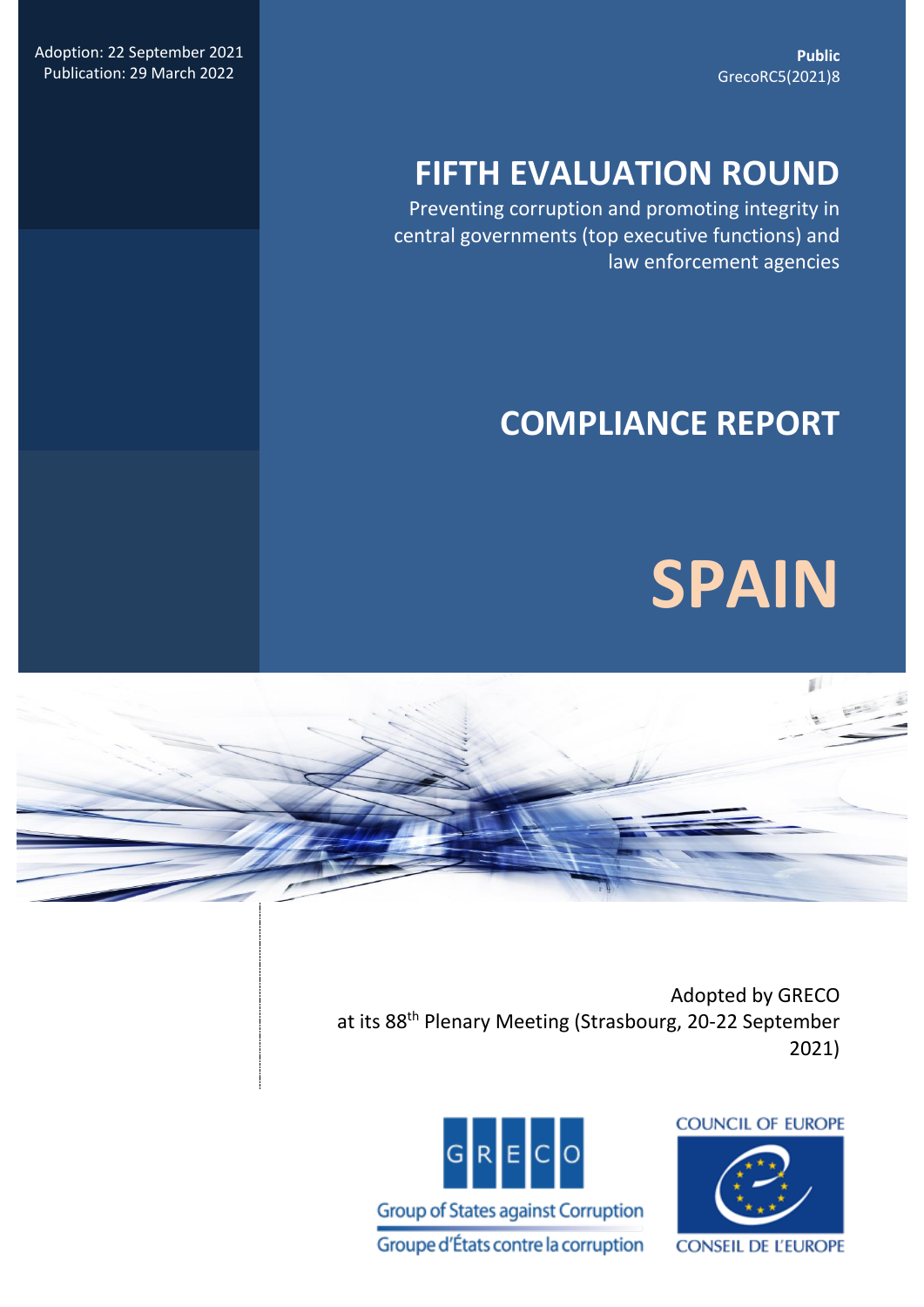## **I. INTRODUCTION**

- 1. GRECO's Fifth Evaluation Round deals with "Preventing corruption and promoting integrity in central governments (top executive functions, PTEF) and law enforcement agencies (LEA)".
- 2. This Compliance Report assesses the measures taken by the authorities of Spain to implement the recommendations issued in the Fifth Round Evaluation Report on Spain which was adopted at GRECO's 83<sup>rd</sup> Plenary Meeting (21 June 2019) and made public on 13 November 2019, following authorisation by Spain [\(GrecoEval5Rep\(2018\)5\)](https://rm.coe.int/fifth-evaluation-round-preventing-corruption-and-promoting-integrity-i/168098c691).
- 3. As required by GRECO's Rules of Procedure<sup>1</sup>, the authorities of Spain submitted a Situation Report on measures taken to implement the recommendations contained in the Evaluation Report. This report was received on 31 May 2021 and served as a basis for the Compliance Report.
- 4. GRECO selected Italy (with respect to top executive functions in central governments) and the United States of America (with respect to law enforcement agencies) to appoint Rapporteurs for the compliance procedure. The Rapporteurs appointed were Ms Emma RIZZATO, on behalf of Italy and Ms Michelle MORALES, on behalf of the United States of America. They were assisted by GRECO's Secretariat in drawing up the Compliance Report.
- 5. The Compliance Report examines the implementation of each individual recommendation contained in the Evaluation Report and establishes an overall appraisal of the level of the member's compliance with these recommendations. The implementation of any pending recommendation (partially or not implemented) will be assessed on the basis of a further Situation Report to be submitted by the authorities 18 months after the adoption of the present Compliance Report.

# **II. ANALYSIS**

 $\overline{\phantom{a}}$ 

- 6. GRECO addressed 19 recommendations to Spain in its Evaluation Report. Compliance with these recommendations is dealt with below.
- 7. At the start, the authorities recall that two general elections took place in 2019 in Spain, and just few weeks after the new government took office, due to the COVID-19 crisis, a state of alarm was declared. These circumstances have significantly hampered legislative activities and national actions and policies relating to GRECO's Fifth Evaluation Round.

<sup>&</sup>lt;sup>1</sup> The compliance procedure of GRECO's Fifth Evaluation Round is governed by its Rules of Procedure, as amended: Rule 31 revised bis and Rule 32 revised bis.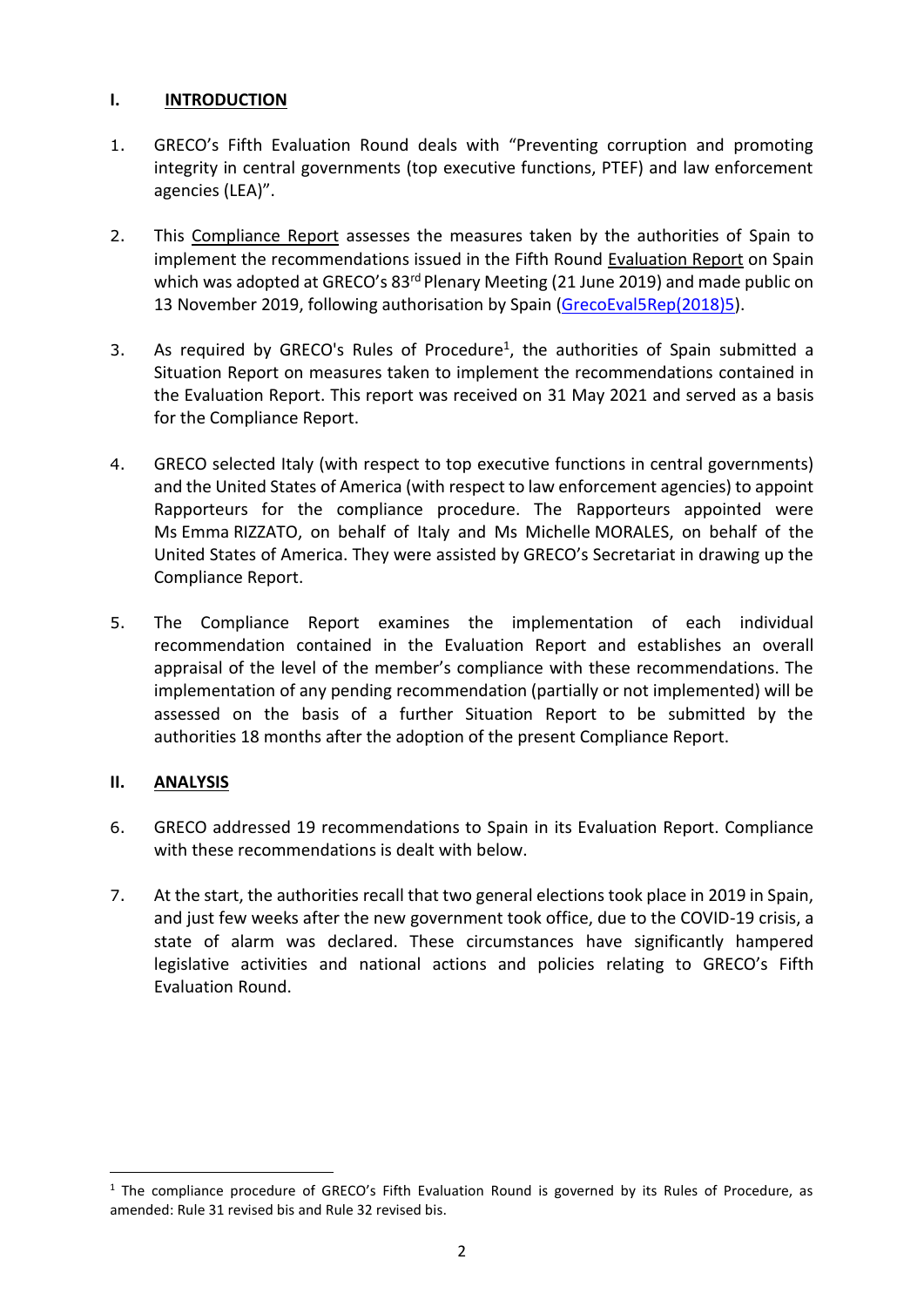*Preventing corruption and promoting integrity in central governments (top executive functions)*

## **Recommendation i.**

- 8. *GRECO recommended reinforcing the current regime applicable to advisors, subjecting them to equivalent transparency and integrity requirements as those applied to persons with top executive functions.*
- 9. The authorities of Spain indicate that the IV Open Government Plan (2020-2024) includes a specific axis (number 3) on strengthening ethical values and integrity mechanisms of public institutions. Among other interventions to meet this goal, a bill for the Prevention of Conflicts of Interest of Public Employees is underway (thus replacing Law 53/1984 on Incompatibilities of Public Administration Personnel). The authorities further recall that the regime on incompatibilities of public administration personnel set in Law 53/1984 currently applies to all public employees and civil servants, including advisors. The objective of the legislative reform is to modify the general regime applicable to all public employees and civil servants and to establish a new stricter regime to advisors, similar to the one applicable to other PTEF. The new piece of legislation will be a basic law, meaning that it will apply to all national, regional and local administration. Therefore, it is key to pursue a wide agreement among all public administrations so that the new basic law may be adequate to the circumstances and particularities of all national, regional al local public employees and civil servants. This requires a complex negotiation and legislative procedure with established timelines.
- 10. To this effect, a process of public consultation on the aforementioned project was launched on 28 April 2021 and concluded on 28 May 2021; its [results](https://www.mptfp.gob.es/dam/es/portal/ministerio/participacion_proyectos/consulta_previa/proyectos/2021/2021-05-29/Nota-resumen-consulta-publica-APL-prevencion-conflictos.pdf#page=1) are available online. Additionally, a working group was established in June 2021; it gathers representatives from national ministerial departments, regional governments and the Spanish Federation of Municipalities and Provinces to discuss the contents of the future draft law. The working group held five plenary meetings in June. It discussed, inter alia, an advanced prevention regime of conflicts of interest for political advisors, notably, with increased transparency requirements (e.g. publication of their CVs, functions and salaries) and the application of post-employment limitations similar to those applicable to other PTEF.
- 11. A preliminary draft bill is expected in October 2021, which will then be subject to the required consultation with the responsible State bodies, and subsequently put for parliamentary discussion in May 2022.
- 12. GRECO takes note of the plans of the authorities to reinforce the applicable regime on conflicts of interest, transparency and other integrity related matters for the public sector, including advisors. This is a positive move and the authorities are encouraged to pursue their action in this regard. However, the legislative initiative reported is still at inception stages. Although some well-grounded preparatory work has been carried out, including through a public consultation exercise and the establishment of a working group, a draft bill with concrete proposals and contents awaits until October 2021.
- 13. GRECO concludes that recommendation i has not been implemented.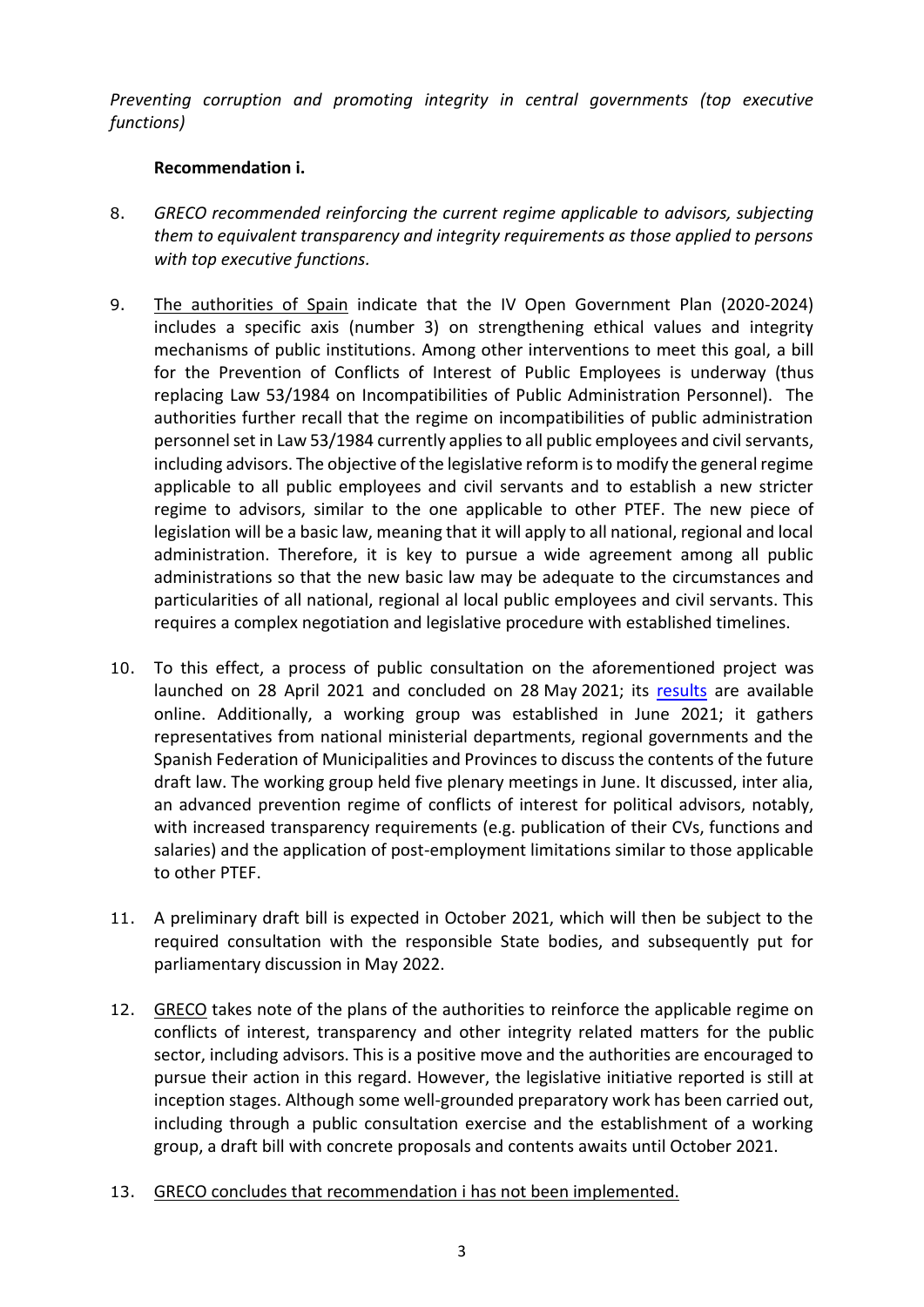## **Recommendation ii.**

- 14. *GRECO recommended (i) devising an integrity strategy for analysing and mitigating risk areas of conflicting interests and corruption in respect of persons with top executive functions and (ii) connecting the results of such a strategy to a plan of action for implementation.*
- 15. The authorities of Spain emphasise their commitment to adopt a national anticorruption plan, and their intention to do so in conjunction with the development of a holistic framework for the protection of whistleblowers. In respect to the latter, a public consultation process was launched in January 2021. More than 40 contributions were received from civil society organisations and individuals. These contributions were further taken on board for the drafting of a bill on whistleblower protection which is to be subject to public hearing.
- 16. The authorities further report that, in the framework of the IV Open Government Plan (2020-2024) (axis 3), further refinement of corruption prevention, diagnosis and risk analysis is foreseen, notably, through the following activities:
	- 1. diagnosis of public integrity systems;
	- 2. promoting values of integrity in quality management models;
	- 3. promoting the drafting of new codes of conduct for the general state administration;
	- 4. training activities;
	- 5. promoting the adoption of risk maps in organisations;
	- 6. designing ethical surveys and self-assessment guides;
	- 7. inter-administrative cooperation.
- 17. The authorities stress that several of the aforementioned activities (1 to 3) are underway. Accordingly, in relation to the diagnosis of public integrity systems (the firstof-its-kind exercise for Spanish administration), the General Directorate of Public Governance (within the Ministry of Territorial Policy and Civil Service) has distributed an online questionnaire on integrity among the inspection services of all ministerial departments. A report was issued thereafter, in June 2021, and was sent to a Working Group of the IV Government Plan for comments before it turns into a formal commitment. The [report](https://transparencia.gob.es/transparencia/transparencia_Home/index/Gobierno-abierto/seguimientoIVPlanGA/seguimiento_C5/5-1-1-Diagnosticointegridad.html) is available online.
- 18. Regarding the promotion of integrity within public service, this has been ensured through the introduction of specific questions on the matter in the evaluation/appraisal system of public officials (so-called EVAM). Moreover, a so-called Cyklos quality test has been developed to guide public organisations on quality management (with a particular focus on processes, people and results); it consists of an online tool which includes questions and provides feedback via email on less than 24 hours. It also serves as a way to map the situation of quality management throughout public administration, to draw up conclusions and to identify common trends.
- 19. As for training, the 2021 Training Plan of the National Institute of Public Administration (INAP), now includes a thematic area exclusively devoted to principles and public values; the issue of integrity is also dealt with in other training modules. Further training on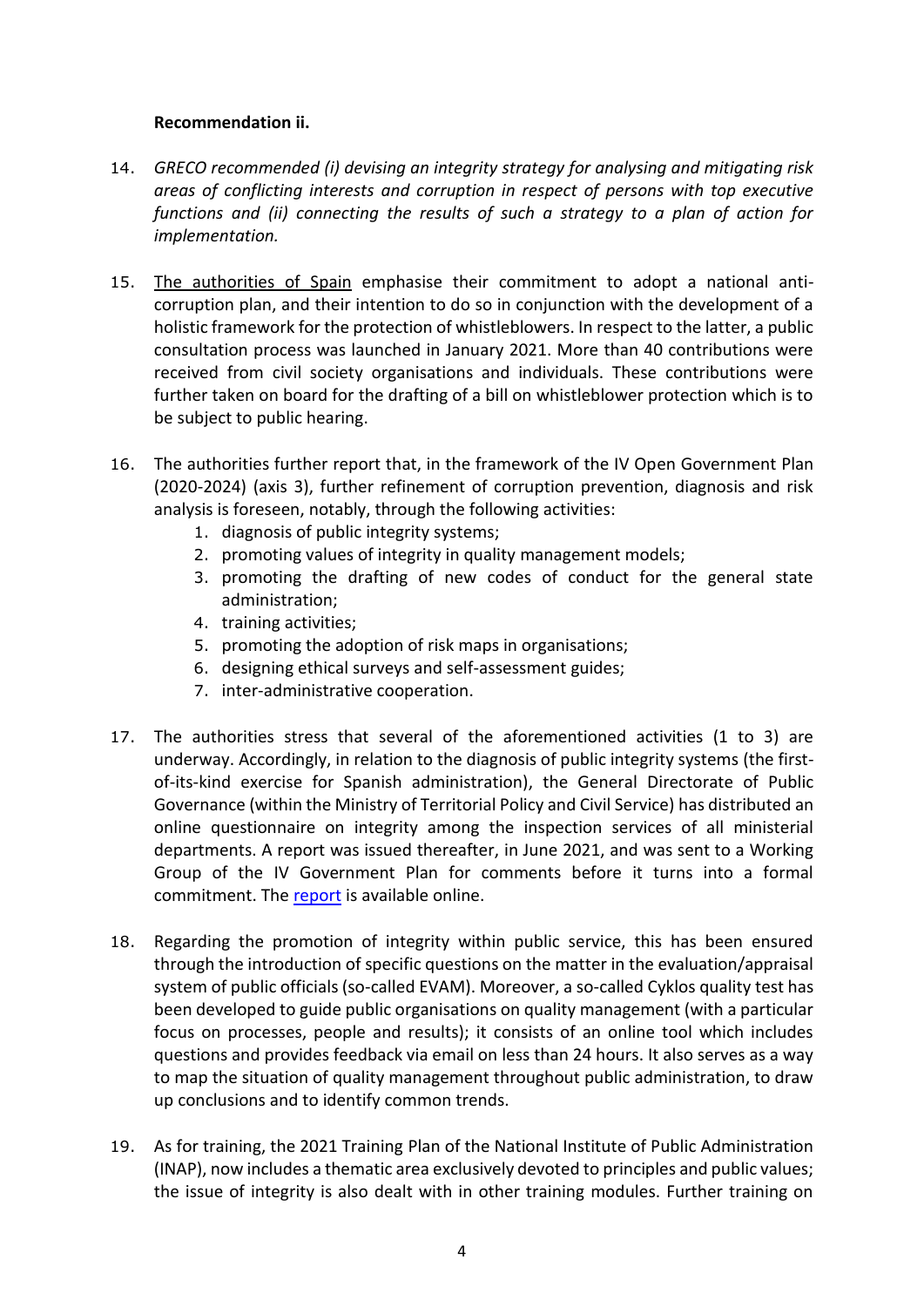ethics is expected to be launched following completion of the diagnosis of public integrity systems. As to the remaining activities (4-7), their commencement date is yet to be reached.

20. GRECO is pleased to note that Spain has moved forward to strategic planning and risk assessment for anti-corruption purposes; some activities are on-going, and some others still await concrete implementation. GRECO also welcomes the intention of the authorities to develop a coordinated anti-corruption plan; in GRECO's view this should constitute a priority action. Having said that, GRECO considers that, notwithstanding the valuable measures reported, these are mainly geared towards public officials in general (public administration). There is no indication on how such measures would specifically cover risk areas of conflicting interests and corruption in respect of persons with top executive functions. These categories of persons - which are the focus of GRECO's Fifth Round - face some different challenges from other public servants because of the political nature of their role, their close interactions with the private sector, etc. More substantiation is needed in this respect.

# 21. Consequently, GRECO concludes that recommendation ii has not been implemented.

# **Recommendation iii.**

- 22. *GRECO recommended that (i) a code of conduct for persons with top executive functions be adopted and made easily accessible to the public, and (ii) that it be complemented by practical measures for its implementation, including written guidance, confidential counselling and dedicated training.*
- 23. The authorities of Spain refer to Law 19/2013 on Transparency, Access to Information and Good Governance establishes a Code of Good Governance for members of government and high-level officials at national, regional and local level. The authorities also refer to ethical principles of Law 19/2013, which are reinforced by Law 3/2015 on the Exercise of High Office in the General State Administration, which establishes eligibility requirements for the appointment of high-level officials at national administration. All principles included in Laws 19/2013 and 3/2015 shall be considered for interpretation of the rules that apply to the exercise of high office and sanctioning purposes. The Office for Conflicts of Interests (OCI) is responsible for ensuring guidance, enforcement and carrying out investigations.
- 24. Moreover, the authorities state that the Code of Conduct for Public Employees, which makes an integral part of the Basic Statute of Public Employees (Legislative Royal Decree 5/2015), is also to be taken into account for interpretative purposes. Many national public entities and institutions have also adopted their own codes of conduct. Finally, it is expected that further progress will occur in the framework of the IV Open Government Plan (2020-2024) (axis 3), which establishes the adoption of new codes of conduct in public administration and the development of support implementation measures thereafter.
- 25. The authorities further highlight the role of OCI, which has reinforced its guidance and confidential counselling activities. Following GRECO's Fifth Round Evaluation Report on Spain, OCI is systematically compiling data on consultations made by PTEF so that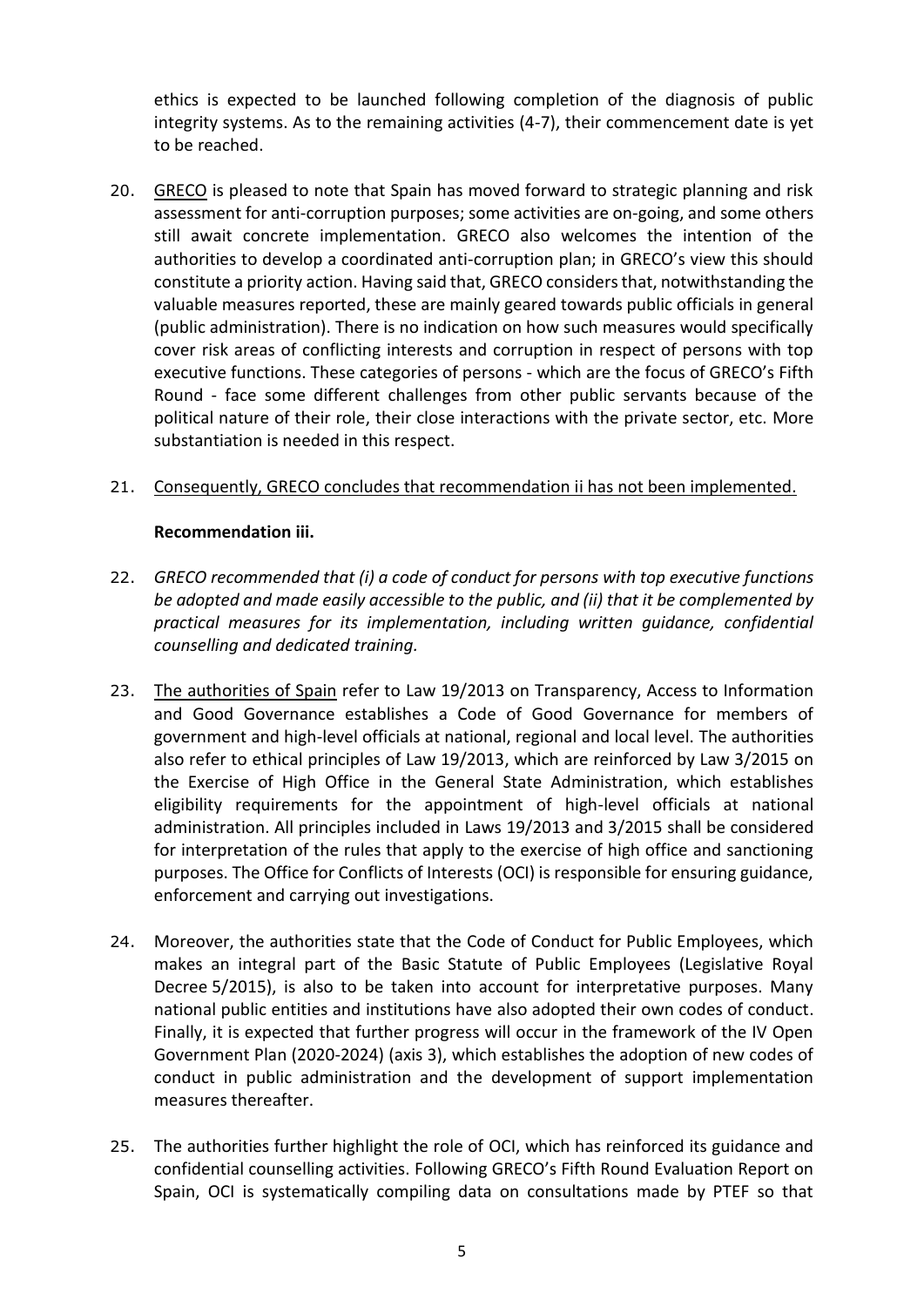guidance and counselling activities could be modelled after most common questions. In particular, the following consultations by PTEF were resolved by the OCI in 2020 by phone, email, written format or in-person:

| <b>SUBJECT</b>                               | <b>NUMBER OF</b>     |
|----------------------------------------------|----------------------|
|                                              | <b>CONSULTATIONS</b> |
| Presentation of declarations                 | 1.173                |
| Good reputation requirements                 | 45                   |
| Assets                                       | 751                  |
| Activities (incompatibilities while in post) | 177                  |
| Post-employment activities                   | 247                  |
| Oversight and monitoring                     | 54                   |
| Sanctions regime                             | 15                   |
| Other consultations by PTEF                  | 209                  |
| Other consultations by public organizations  | 73                   |
| Total                                        | 2 744                |

- 26. OCI published in 2020 a Frequently Asked Questions (FAQ) guide on conflicts of interest and declarations by high-level officials and an English version of the Guide on the Regime for Senior Officials Working within the General State Administration<sup>2</sup>. The latter Guide (in its Spanish version) is to be updated by December 2021; it will include new practical guidance on recusal.
- 27. Finally, regarding training activities, the authorities indicate that training activities carried out by the OCI and other national institutions continue to take place. PTEF may take part in these training activities targeting all categories of public employees and civil servants.
- 28. GRECO, in its Fifth Round Evaluation Report on Spain, already took note of the legislative provisions on conduct and ethics which are referred by the authorities once again now. However, the evaluation noted that a stand-alone code (separate and more user friendly than the scattered provisions in legislation) would be preferable to meet the first component of recommendation iii. Therefore, this part of the recommendation cannot be considered as implemented.
- 29. For GRECO, a key feature of a code of conduct is its living nature; this also entails the development of practical measures for its implementation. For this reason, GRECO is pleased to note the on-going action, as well as the reported intention to advance implementation of ethics provisions. In this connection, GRECO values the advisory function performed by the Office for Conflicts of Interest (OCI), which has been significantly stepped up. This is a positive development which goes in the direction of the second component of recommendation iii. Regarding training activities, the authorities have not provided concrete data as to the type and frequency of the relevant training sessions, or the number of PTEF that actually attended such events
- 30. GRECO concludes that recommendation iii has been partly implemented.

 $\overline{a}$ 

<sup>2</sup> OCI publications are available at: [https://www.mptfp.gob.es/portal/funcionpublica/etica/altos\\_cargos.html](https://www.mptfp.gob.es/portal/funcionpublica/etica/altos_cargos.html)*.* FAQ are available at: [https://sede.funciona.gob.es/public/servicios/solicitudes-alto-cargo/solicitudes-alto](https://sede.funciona.gob.es/public/servicios/solicitudes-alto-cargo/solicitudes-alto-cargo-electronica.html)[cargo-electronica.html.](https://sede.funciona.gob.es/public/servicios/solicitudes-alto-cargo/solicitudes-alto-cargo-electronica.html)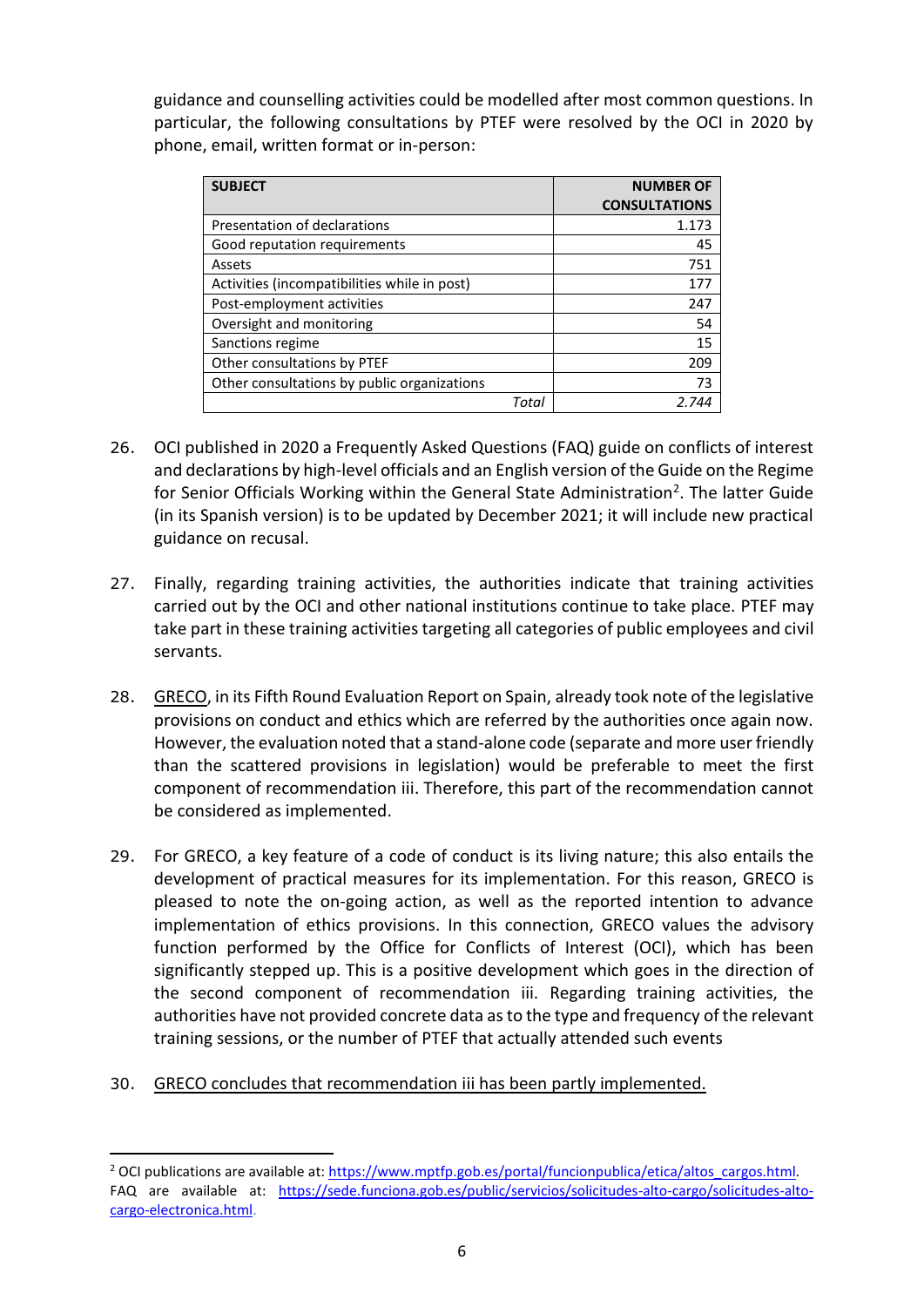# **Recommendation iv.**

 $\overline{a}$ 

- 31. *GRECO recommended (i) further advancing in the implementation of Law 19/2013, notably, by facilitating information request procedures, providing for a reasonable time to answer such requests and introducing appropriate requirements for the registration and handling of public information provided in electronic form, and (ii) raising awareness among the general public about their right to access information.*
- 32. The authorities of Spain underscore their intention to address this recommendation through three separate legislative initiatives (all of which are listed in the IV Open Government Plan on Spain – axis on Transparency and Accountability):
	- Amendment of Law 19/2013 on Transparency, Access to Information and Good Governance. Such changes will take stock of the experience gathered in implementing the law. A public consultation process has started, including through a quick off seminar, which was held on 17 May 2021. It is foreseen that by May 2023, a preliminary draft of the law would be sent to the Council of Ministers for subsequent referral to Parliament.
	- Adoption of regulation (royal decree) developing Law 19/2013. A draft is at an advanced stage of development, with assessments of different institutions already gathered.
	- Ratification of the Council of Europe Convention on Access to Official Documents (CETS 205), which is expected to take place before the end of 2021. More particularly, on 6 July 2021, the Council of Ministers adopted an [agreement](https://www.lamoncloa.gob.es/consejodeministros/referencias/Paginas/2021/refc20210706.aspx#europa) authorising the signature of the Convention. The process will continue with the report to be issued by the Council of State and with the discussion in parliament prior for the ratification of the Convention.
- 33. As to awareness-raising activities, an Open Government Education Programme for primary, secondary, and high-school students materialised in the framework of the III Open Government Plan (2017-2019). Guides for teachers and students were issued, in paper and electronic format, on the right of access to information<sup>3</sup>. The on-going IV Open Government Plan (2020-2024) establishes the development of an Inclusive Communication Plan of Open Government so that citizens, with special attention to most vulnerable groups and/or those with less digital skills, know and exercise their rights of access to information and participation in public affairs. For the implementation of this Plan, an [agreement](https://transparencia.gob.es/transparencia/dam/jcr:d4e4c6ec-3fa8-4004-833a-e24755be53ab/AcuerdoComunicacionInclusiva_24-03-2021.pdf) was adopted, on 24 March 2021, by the Open Government Forum (i.e. a body which brings together, in equal composition, all Spanish administrations with representatives of civil society).
- 34. GRECO welcomes the legislative developments reported, including the foreseen ratification of CETS 205. They all constitute positive steps to advance implementation of access of information requirements; however, their stage of development varies. More concrete action needs to materialise, both in law and in practice, to tackle the very specific issues raised by the first component of recommendation iv.

 $3$  The results of this project are available at: [https://transparencia.gob.es/transparencia/transparencia\\_Home/index/Gobierno-abierto/sensibilizacion](https://transparencia.gob.es/transparencia/transparencia_Home/index/Gobierno-abierto/sensibilizacion-formacion/EduGobAbierto.html)[formacion/EduGobAbierto.html;](https://transparencia.gob.es/transparencia/transparencia_Home/index/Gobierno-abierto/sensibilizacion-formacion/EduGobAbierto.html) and at

[https://transparencia.gob.es/transparencia/transparencia\\_Home/index/Gobierno-abierto/sensibilizacion](https://transparencia.gob.es/transparencia/transparencia_Home/index/Gobierno-abierto/sensibilizacion-formacion/Materiales.html#Componente1)[formacion/Materiales.html#Componente1.](https://transparencia.gob.es/transparencia/transparencia_Home/index/Gobierno-abierto/sensibilizacion-formacion/Materiales.html#Componente1)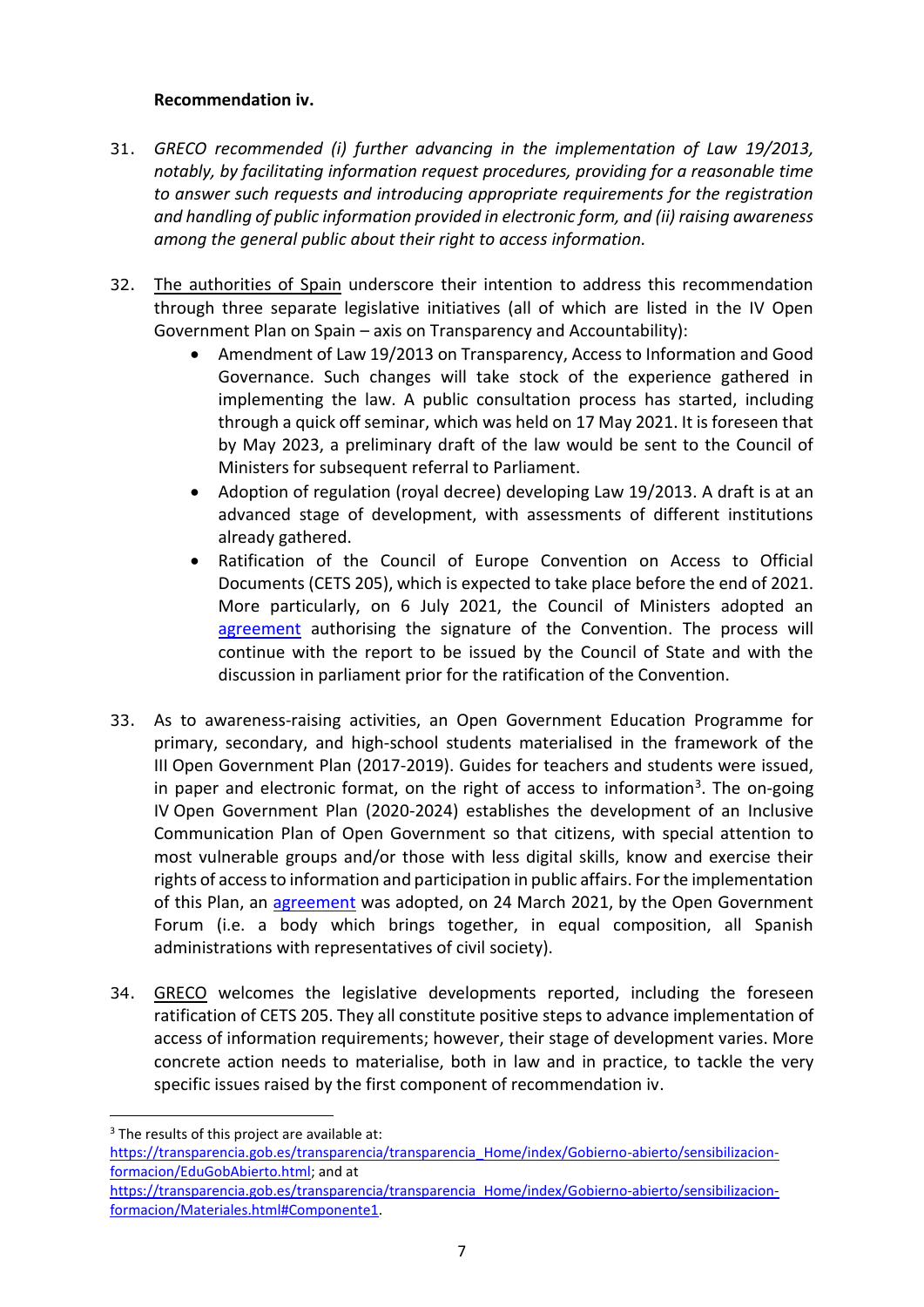- 35. Regarding the second component of this recommendation on awareness-raising activities, GRECO notes that some action has already been taken on this front, and more is well underway. GRECO encourages the authorities to pursue their efforts in this area.
- 36. GRECO concludes that recommendation iv has been partly implemented.

## **Recommendation v.**

- 37. *GRECO recommended providing the Council for Transparency and Good Governance with proper independence, authority and resources to perform its monitoring functions effectively.*
- 38. The authorities of Spain report that, in 2021, the budget of the Council for Transparency and Good Governance has been increased by 4.7%. The authorities recognise that this body was established in a particularly difficult context of economic and financial crisis; time and experience have evidenced several shortcomings which need to be tackled. An important reorganisation of the Council is therefore foreseen in the next few years.
- 39. GRECO takes note of the increase in the 2021 budget of the Council for Transparency and Good Governance. However, the recommendation has a much broader and holistic remit. The authorities are urged to pursue their efforts in this respect.
- 40. GRECO concludes that recommendation v has not been implemented.

## **Recommendation vi.**

- 41. *GRECO recommended (i) introducing rules on how persons entrusted with top executive functions engage in contacts with lobbyists and other third parties who seek to influence Governmental legislative and other work; and (ii) that sufficient information about the purpose of these contacts be disclosed, such as the identity of the person(s) with whom (or on whose behalf) the meeting(s) took place and the specific subject matter(s) of the discussion.*
- 42. The authorities of Spain indicate that the IV Open Government Plan (2020-2024), (axis 3, project 5.2), includes the establishment of a compulsory register of lobbyists. Although the project was initially expected to be launched in 2022, the Government decided to advance it. Hence, a [public consultation process](https://www.mptfp.gob.es/portal/ministerio/participacion_proyectos/consulta_previa/proyectos/2021/2021-05-29_1.html) was launched on 28 April 2021 and concluded on 28 May 2021; a [summary report](https://www.mptfp.gob.es/dam/es/portal/ministerio/participacion_proyectos/consulta_previa/proyectos/2021/2021-05-29_1/Nota-resumen-APL-Grupos-Interes.pdf#page=1) is available online. In June 2021, the project was subject to discussion within the Integrity Working Group of the Open Government Forum. Additional meetings with stakeholders followed in June and July 2021 to increase the number and quality of proposals and inputs. A preliminary draft bill is expected in October 2021, which will then be subject to the required consultation with the responsible State bodies, and subsequently put for parliamentary discussion in May 2022. The draft bill would cover the following aspects:
	- definition of interest groups;
	- regulation of the compulsory register and public access;
	- duties and obligations of members and representatives of interest groups;
	- code of conduct applying to lobbyists;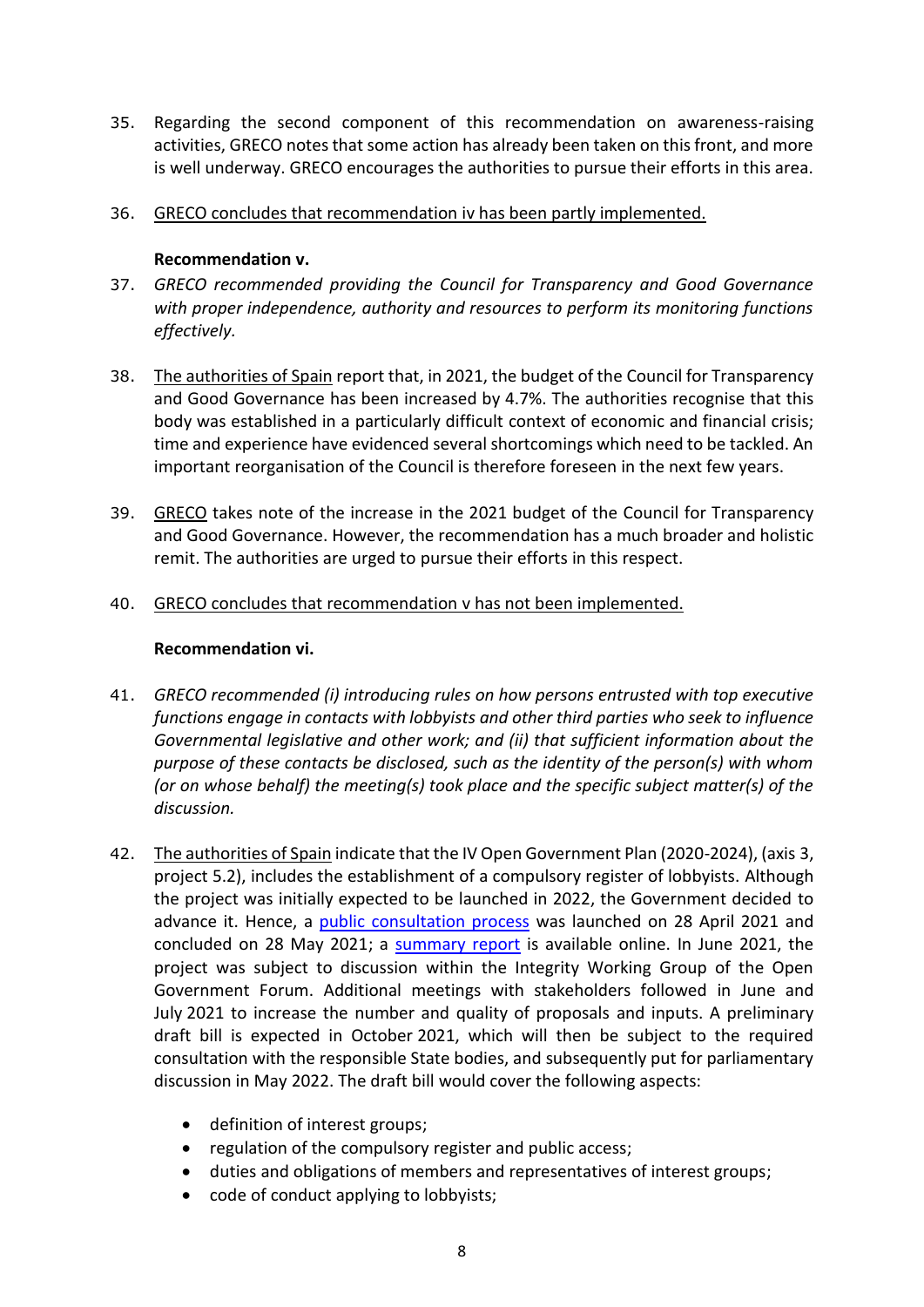- limitations of revolving doors between high-level official and public employees, on the one hand, and interest groups, on the other one;
- responsibility for managing the register to be given to the Office for Conflicts of Interest (OCI);
- sanctions.
- 43. GRECO welcomes the developments reported to regulate lobbying, notably, by establishing a lobbyist register. Although some solid preparatory work has been carried out, including throughout public and expert consultation, a draft bill with concrete proposals and contents awaits until October 2021. Further, whilst recognising the efforts made by the authorities to advance regulation on this sensitive matter (including by accelerating their own commitments in the IV Government Plan), GRECO notes that the establishment of a lobbyist register will not alone address recommendation vi.
- 44. More can be done in the meantime to approximate to both components of recommendation vi, including by providing guidance to PTEFs on how to engage with lobbyists ("do's and don'ts" in their relations with lobbyists), as well as by disclosing information about such contacts. GRECO encourages the authorities to reflect on this particular matter as they implement recommendation iii on a code of conduct for PTEF and accompanying measures. Moreover, GRECO refers to the positive action taken by the Spanish Parliament in recent years in this area, in which connection, information is to be disclosed regarding contacts of deputies/senators with third parties, i.e. through the publication of members' agendas on the "Transparency Portal" of the Congress/Senate, as well as by tracking third party involvement in the elaboration of legislation. Much inspiration can be drawn from this experience.

# 45. GRECO concludes that recommendation vi has not been implemented.

#### **Recommendation vii.**

- 46. *GRECO recommended that the legislation governing post-employment restrictions be subject to a review by an independent body and that it be strengthened wherever considered necessary.*
- 47. The authorities of Spain refer to the independence and resources of the Office for Conflicts of Interest, which is the responsible body in this respect.
- 48. GRECO notes that the information provided by the authorities does not address the core of recommendation vii. No new development has been reported regarding the required independent review of the applicable legislation governing post-employment restrictions.
- 49. GRECO concludes that recommendation vii has not been implemented.

#### **Recommendation viii.**

50. *GRECO recommended (i) widening the scope of publication requirements of financial disclosures to include disaggregated/detailed information on assets, interests, outside employment and liabilities; and (ii) considering shortening the timeframes for reporting*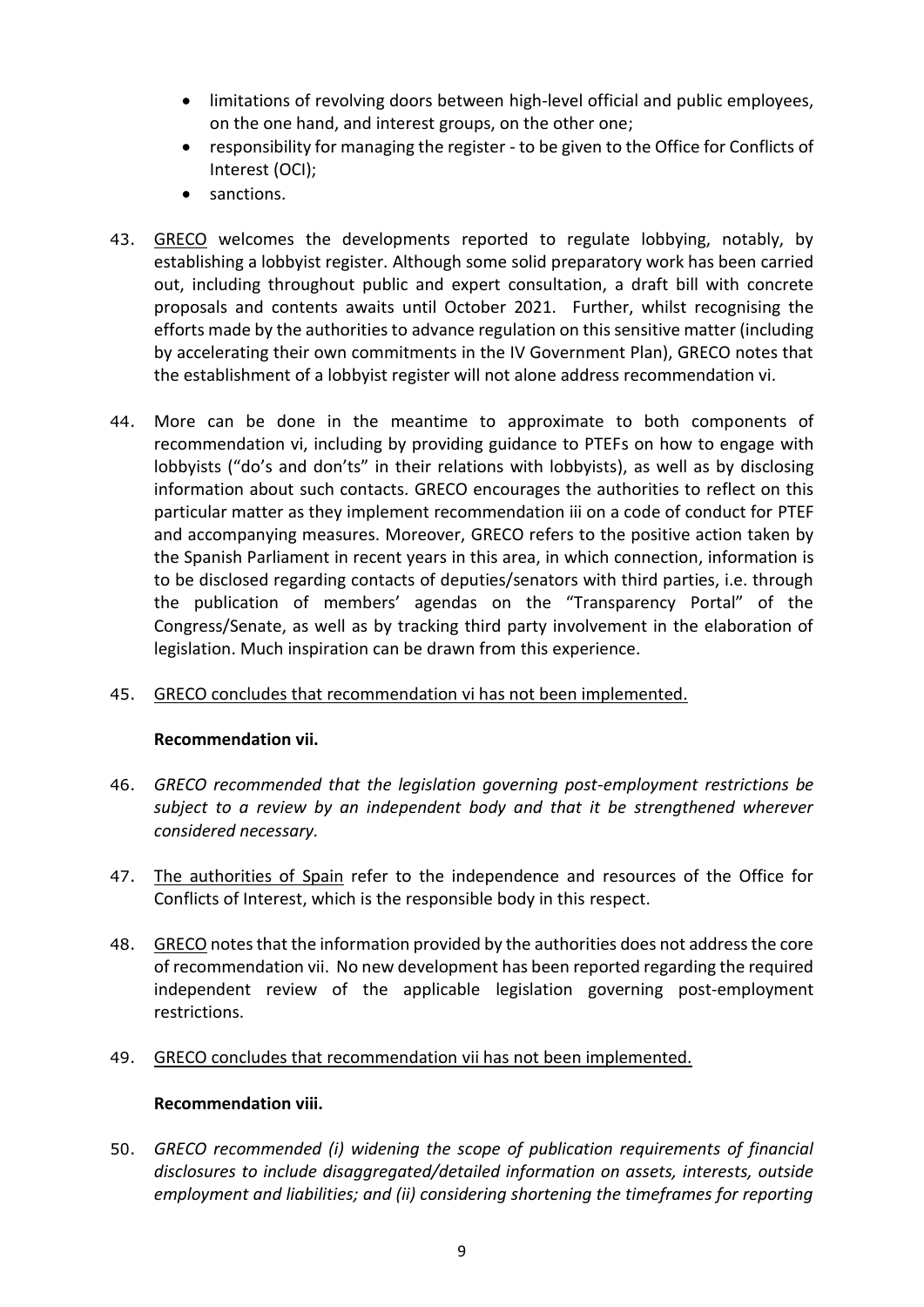*and publication, and including information on spouses and dependent family members it being understood that such information would not necessarily need to be made public.*

- 51. The authorities of Spain indicate that [new declaration formats](https://www.boe.es/boe/dias/2020/01/10/pdfs/BOE-A-2020-345.pdf) were issued in 2020. The information to be gathered in these forms has been further itemised to provide overall sums regarding real estate property, bank deposits, capital stock and equity shares, life insurances and retirement plans, other financial assets and property rights, and liabilities. PTEFs can fill out these forms online through a [dedicated portal;](https://sede.funciona.gob.es/public/servicios/solicitudes-alto-cargo) declarations are filed on an annual basis. The individual forms are then collated in a single document which is published in the Official Journal and also made available online<sup>4</sup>.
- 52. The authorities indicate that, regarding the second component of recommendation, consideration has been paid to the two separate issues it raises. On timeframes for reporting and publication, these were analysed, but the government has considered necessary to prioritise other legislative measures. Similarly, the request of financial information on spouses and dependent family members has been discarded for the moment because of data protection legal restrictions. However, the authorities highlight that the structure and presentation of asset disclosure forms may be revisited in the near future as per the requirements on transparency and accountability included in the IV Open Government Plan (axis 1, project 2.2).
- 53. GRECO welcomes the move towards e-filing and systematic publication of asset declarations on a yearly basis. With particular reference to the first part of the recommendation, GRECO also acknowledges that there is some further itemisation of the types of assets and liabilities to be reported. While this is to be welcomed, there is still scope for disaggregation of such data to render declarations of assets and property rights more meaningful and, thereby, better disclose vested interests. No new information has been submitted as to any further improvement regarding declarations of outside activities. When comparing the applicable disclosure requirements for parliamentarians and those for PTEFs(see also Fourth Round Evaluation Report on Spain and corresponding compliance reports), it is clear that the former have a much higher level of detail/itemisation/disaggregation in disclosure forms. GRECO notes that the authorities have not discarded taking additional action in this area as they implement their commitments under the IV Open Government Plan (2020-2024). GRECO is trustful that this would be the case since more needs to be done to fully meet the first part of recommendation viii.
- 54. As for the second component, GRECO considered in the Fifth Round Evaluation Report on Spain that the three-month deadline (from the day of taking up/leaving public service) for the submission of disclosure forms was long. The explanation provided by the authorities regarding the lack of any change in this respect falls short of the requirement of due consideration. The same can be said as to the lack of any new development regarding financial disclosure for spouses and dependent family members. In this connection, GRECO recalls that former regulation established voluntary declaration of income and assets of spouses, and this continues to be a requirement in

 $\overline{\phantom{a}}$ 

<sup>4</sup> Asset declarations of PTEF are publicly available at: [https://www.mptfp.gob.es/portal/funcionpublica/etica/declaracion\\_bienes.html](https://www.mptfp.gob.es/portal/funcionpublica/etica/declaracion_bienes.html) and [https://transparencia.gob.es/transparencia/transparencia\\_Home/index/PublicidadActiva/AltosCargos/Declarac](https://transparencia.gob.es/transparencia/transparencia_Home/index/PublicidadActiva/AltosCargos/DeclaracionesBienesAACC.html) [ionesBienesAACC.html.](https://transparencia.gob.es/transparencia/transparencia_Home/index/PublicidadActiva/AltosCargos/DeclaracionesBienesAACC.html)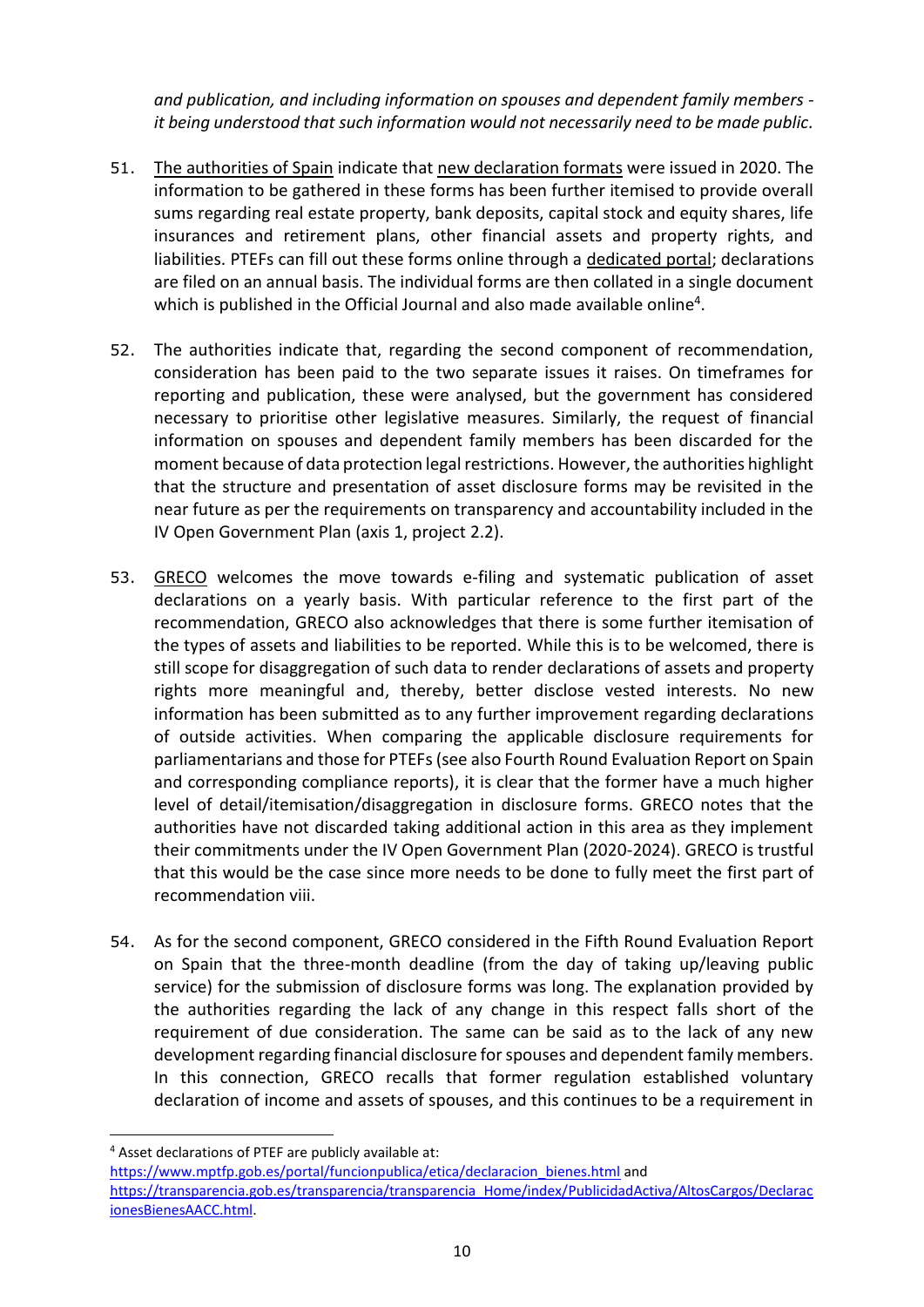respect of PTEFs working in the Bank of Spain. Following the experience of other GRECO members, a right balance can be sought between individual privacy concerns and the general interest of public disclosure. GRECO is not convinced that sufficient consideration has been paid to this matter, as recommended. Consequently, GRECO calls on the authorities to do more in respect of the second part of recommendation viii.

#### 55. GRECO concludes that recommendation viii has been partly implemented.

## **Recommendation ix.**

- 56. *GRECO recommended that the advisory, supervisory and enforcement regime regarding conflicts of interest of persons with top executive functions be substantially strengthened, including by reinforcing the independence and autonomy, powers and resources of the Office for Conflicts of Interest.*
- 57. The authorities of Spain underscore that the Office for Conflicts of Interest (OCI) is an independent body with full functional autonomy, pursuant to Law 3/2015 (Article 19.1). To substantiate this independence, the authorities refer to the recruitment process of OCI's Director. Moreover, the law establishes that the Director and employees of OCI may not request nor accept instructions from public or private organisations.
- 58. The staff of OCI currently stands at 21 employees and one security official; there are two vacant positions which are expected to be filled shortly. The authorities underscore that the resources of OCI have been strengthened: in the period 2020-2021, three new civil servants joined OCI; this represents an increase by 16.66% in relation to the available human resources in 2019. One of those persons is working at the Subdirectorate General of the Regime of High-Level Officials, which means a 12.5% increase in personnel devoted to the functions of this unit. New electronic systems/ automated databases have been devised.
- 59. Regarding the powers and competencies of OCI, it is expected that it will also manage the lobbyist register (see paragraph 42). Likewise, OCI may acquire greater responsibilities following the enactment of the new law on the prevention of conflicts (see paragraph 9). OCI has already reinforced its advisory activities (see paragraphs 25- 26). The authorities also clarify that, although it does not have direct access to fiscal or tax data unless authorised by the PTEF, it can request special collaboration from the National Tax Agency (AEAT), without authorisation of the PTEF. This type of collaboration took place in one particular case in 2020-2021. Finally, OCI does not only perform pro-forma checks, but also substantial ones, including by looking into data from the Central Business Register (*Registro Mercantil Central*) and the Social Security General Treasury (*Tesorería General de la Seguridad Social*). As a result of these (together with other control activities), sanctioning procedures may be initiated. For instance, in the first semester of 2021, six sanctioning procedures were initiated against PTEF.
- 60. GRECO takes note of the new developments reported to increase the human resources of OCI as well as its IT systems, as *inter alia* required by the recommendation. This has facilitated the advisory, supervisory and enforcement activities of OCI, as substantiated earlier in this report. GRECO considers that the issue of resources merits continued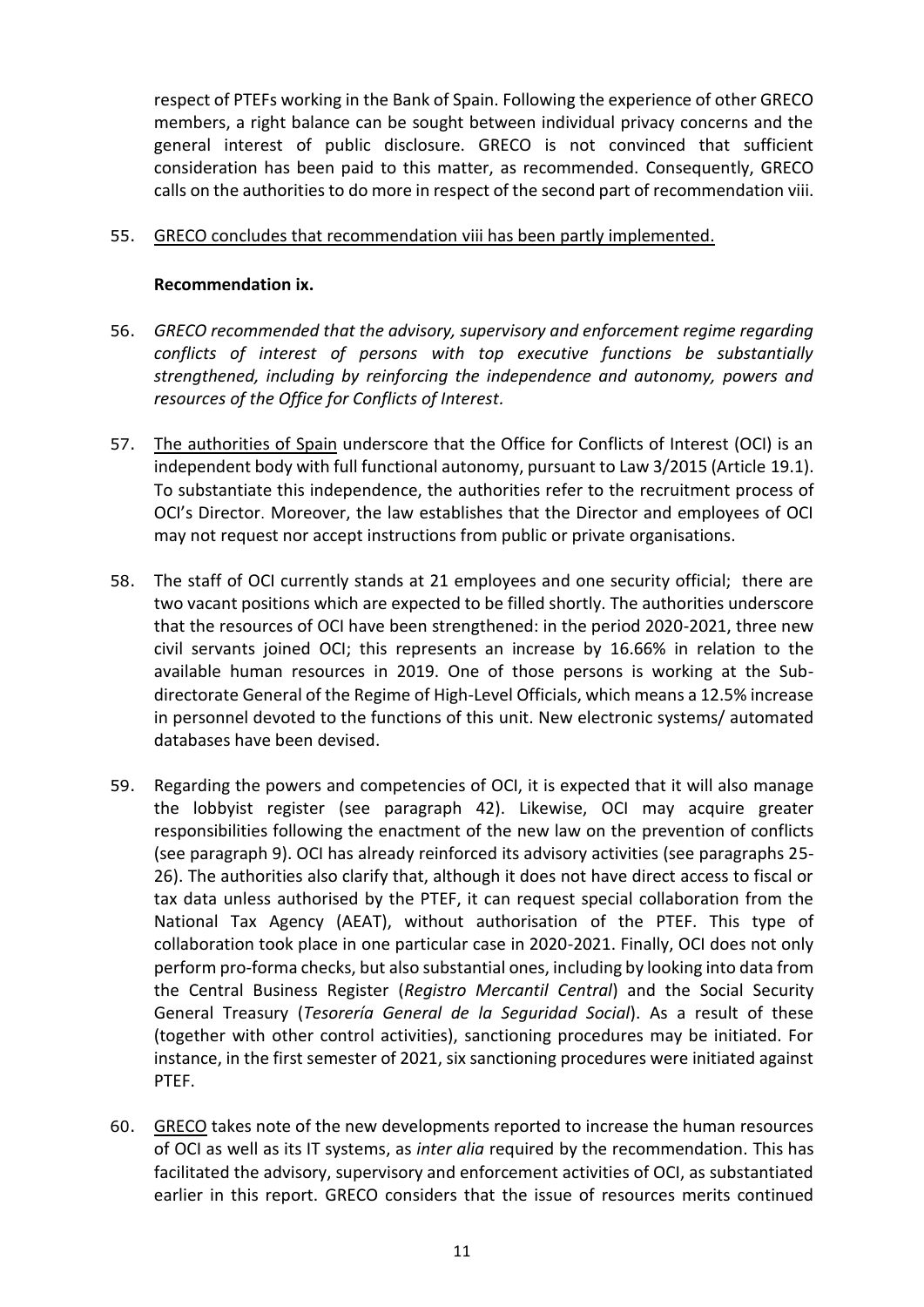attention, all the more, given the increasing competencies to be acquired by OCI with the new regulatory developments in preparation. GRECO insists on the reinforcement of the independence and autonomy of OCI. No additional measures have been introduced in this respect.

## 61. GRECO concludes that recommendation ix has been partly implemented.

## **Recommendation x.**

- 62. *GRECO recommended ensuring that the special procedure of "aforamiento" be amended, so that it does not hamper the criminal justice process in respect of members of Government suspected of having committed corruption related offences.*
- 63. The authorities of Spain explain the rationale for "*aforamiento",* which according to Article 102 of the Spanish Constitution establishes a special procedural regime for the President of the Government and ministers that consists of criminal liability to be exercised before the Criminal Chamber of the Supreme Court in order to on the one hand, to protect senior officials from arbitrary attacks; on the other hand, preventing lower courts from being subjected to potential pressure when dealing with high-level political figures.
- 64. The authorities add that there are some initiatives underway to restrict the scope of *aforamiento* to acts committed in the exercise of office. The government commissioned a study to the Procedural Section of the General Encoding Commission (*Comisión General de Codificación*, i.e. the senior collegiate advisory body to the Minister of Justice) and to the State Council to develop a proposal for a limited reform of the constitution for further discussion by parliament. The authorities however stress the inherent difficulties of a constitutional amendment and the need for a very broad parliamentary agreement, which is currently being sought.
- 65. GRECO notes that the authorities have commissioned a study to look into the issue of criminal responsibility of members of government (*aforamiento*) in order to restrict its scope. GRECO understands the challenge of a legal reform in this area, given that it entails changes to constitutional provisions, but calls on the authorities to push for effective action.

# 66. GRECO concludes that recommendation x has not been implemented.

*Preventing corruption and promoting integrity in law enforcement agencies*

# **Recommendation xi.**

67. *GRECO recommended that the Police and the Civil Guard (i) conduct a strategic risk assessment of corruption-prone areas and activities to identify problems and emerging threats, and (ii) the data gathered are used for the proactive design of an integrity and anticorruption strategy. Preferably, a joint consultation between both forces in such exercises should be considered.*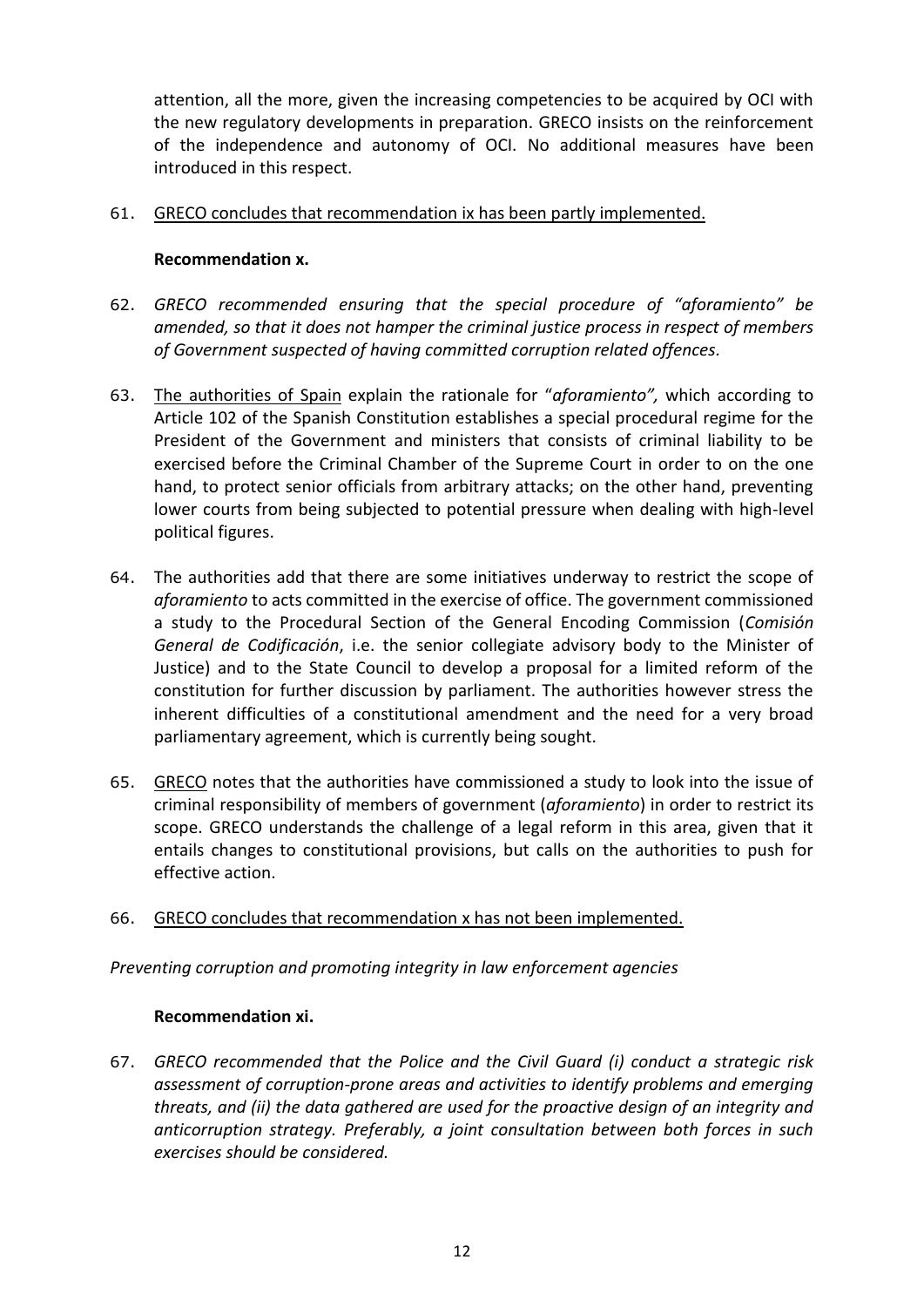- 68. The authorities of Spain refer to the legislation and tools already assessed in the Fifth Round Evaluation Report: Internal Affairs, areas identified as sensitive because of their inherent risks or recurrent episodes of misconduct (e.g. management and administration of financial resources, areas where there is contact with criminal organisations engaged in organised crime), thematic studies, training, promotion and specialisation programmes, etc.
- 69. GRECO regrets the lack of any targeted action to meet recommendation xi. It is recalled that the authorities themselves recognised in the Fifth Round Evaluation Report on Spain that strategic action laid ahead. Currently, there is no dedicated and proactive (and not merely reactive) corruption prevention strategy in either the Police or the Civil Guard. This calls for purposeful action.

## 70. GRECO concludes that recommendation xi has not been implemented.

## **Recommendation xii.**

- 71. *GRECO recommended that (i) the Civil Guard adopt a Code of Conduct and make it publicly available; (ii) both the National Police and the Civil Guard complement their respective Codes by guidelines and practical measures for their implementation (e.g. regarding conflicts of interest, gifts, use of public resources, confidential information, accessory activities, political neutrality, etc.), as well as a credible and effective mechanism for oversight and enforcement.*
- 72. The authorities of Spain indicate that the process of developing the Code of Conduct for the Civil Guard is advancing: a draft was completed in March 2021 and, since it will take the form of a royal decree, its formal adoption is expected during the second half of 2021. A couple of seminars were organised in 2020 to gather views of officers on the issues the code should comprise; four main thematic areas were identified accordingly: organisational and service performance, education, contribution to institutional leadership and corporate communication. Once the Code is adopted, training will follow. In addition to this training, and in order to monitor compliance with ethical obligations, performance indicators will be developed. Moreover, it is foreseen that a Civil Guard Advice Bureau will be established to act as a contact point for officers who seek advice on ethical matters.
- 73. As far as the Police is concerned, the authorities refer to the 2013 Code of Conduct. They are of the view that the provisions of this Code, along with some other rules on ethical matters (e.g. rules on the use of public resources as set out in the Resolution of the Directorate General of the Police of 18 September 2014) are sufficient and so is the current training and other awareness raising activities (e.g. in-service meetings) in this respect.
- 74. GRECO acknowledges the progress reported by the Civil Guard to set in place an ethics infrastructure within the force. The drafting of the Code of Conduct was completed in March 2021 and it now awaits adoption in the second half of 2021. The draft Code is a principle-based document which includes values and institutional principles, as well as rules of conduct. Additional accompanying measures are anticipated to render the Code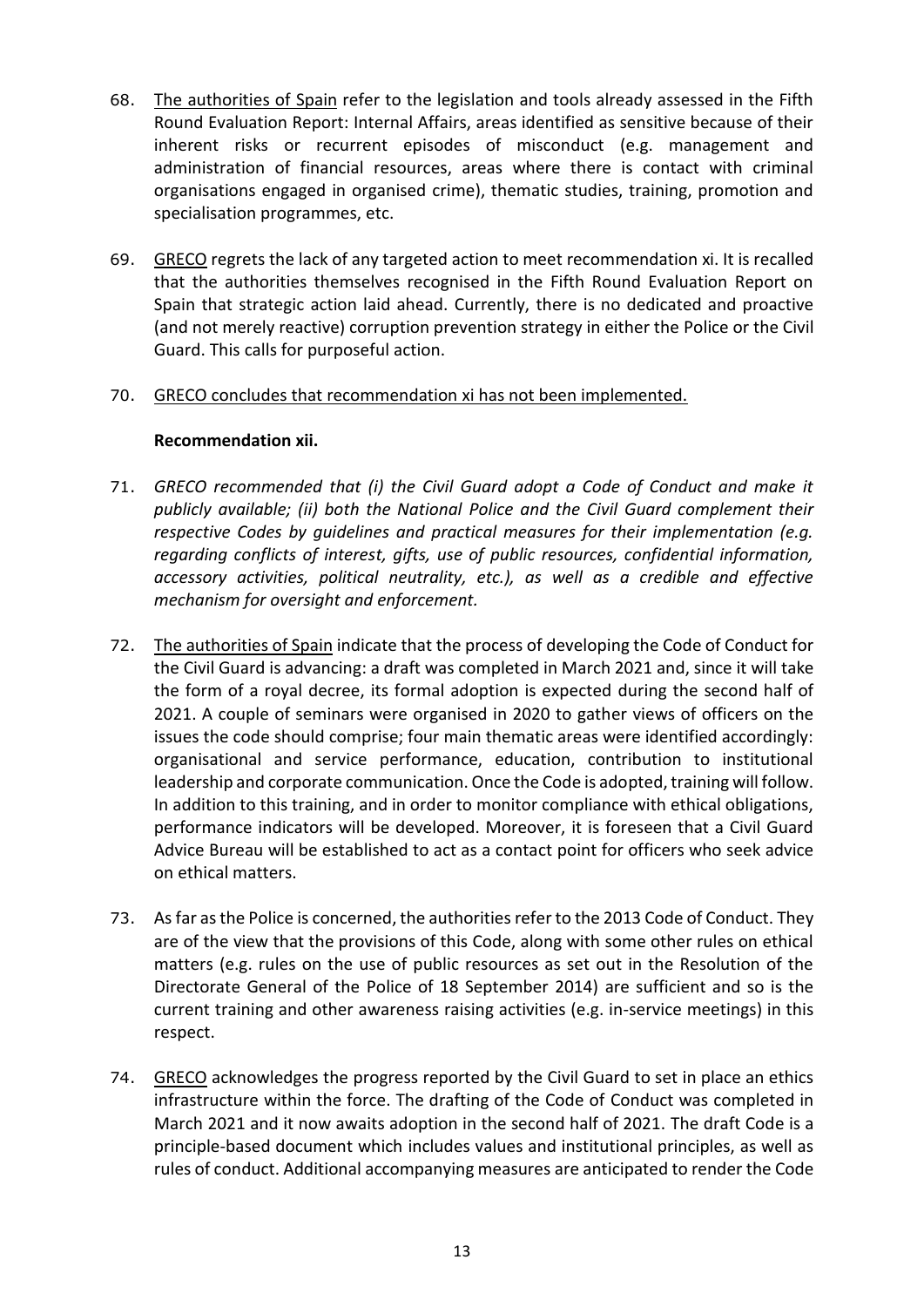enforceable and effective, since it does not include sanctions, as well as to promote awareness on its provisions. As to the Police, nothing has been done.

75. GRECO concludes that recommendation xii has been partly implemented.

## **Recommendation xiii.**

- 76. *GRECO recommended reassessing the system of entry quotas for the offspring of the Civil Guard.*
- 77. The authorities of Spain reiterate the *rationale* behind the system of entry quotas. Additionally, they highlight that the issue has been considered by Spanish courts, which have not put into question the principle of equality in the application of such quotas. In 2020, the merits required in the entry test of the Civil Guard School were revised to take into account rural development and gender equality policies.
- 78. GRECO welcomes the developments reported to promote women recruitment in the Civil Guard (on this particular issue, see recommendation xv). GRECO notes, however, that the authorities reiterate the same grounds for entry quotas for the offspring of the Civil Guard, which were already invoked in the Fifth Round Evaluation Report. No reassessment of the system as such has been done.
- 79. GRECO concludes that recommendation xiii has not been implemented.

## **Recommendation xiv.**

- 80. *GRECO recommended strengthening the current vetting processes in the Police and the Civil Guard and introducing vetting at regular intervals during its staff members' careers.*
- 81. The authorities of Spain refer to the recruitment and periodic appraisal systems, inspections, and complaints schemes, which were described in the Fifth Round Evaluation Report. They further argue that any other measure in this domain would run counter the principle of presumption of innocence.
- 82. GRECO regrets the lack of any development regarding vetting and re-vetting processes for LEA. It refers to GRECO standards in this area and the practice developed in other member States which indicates the usefulness of targeted background checks for corruption prevention purposes. It urges the authorities to explore this area.
- 83. GRECO concludes that recommendation xiv has not been implemented.

#### **Recommendation xv**

84. *GRECO recommended that the Police and the Civil Guard review their career-related internal processes (recruitment, promotions, discretionary appointments, appraisals/merit systems) with the sole aim of identifying opportunities to improve the recording and publication of rationale in decisions in order to evidence a more objective and transparent approach. In reviewing such processes, particular attention must be paid to the integration of women at all levels in the forces.*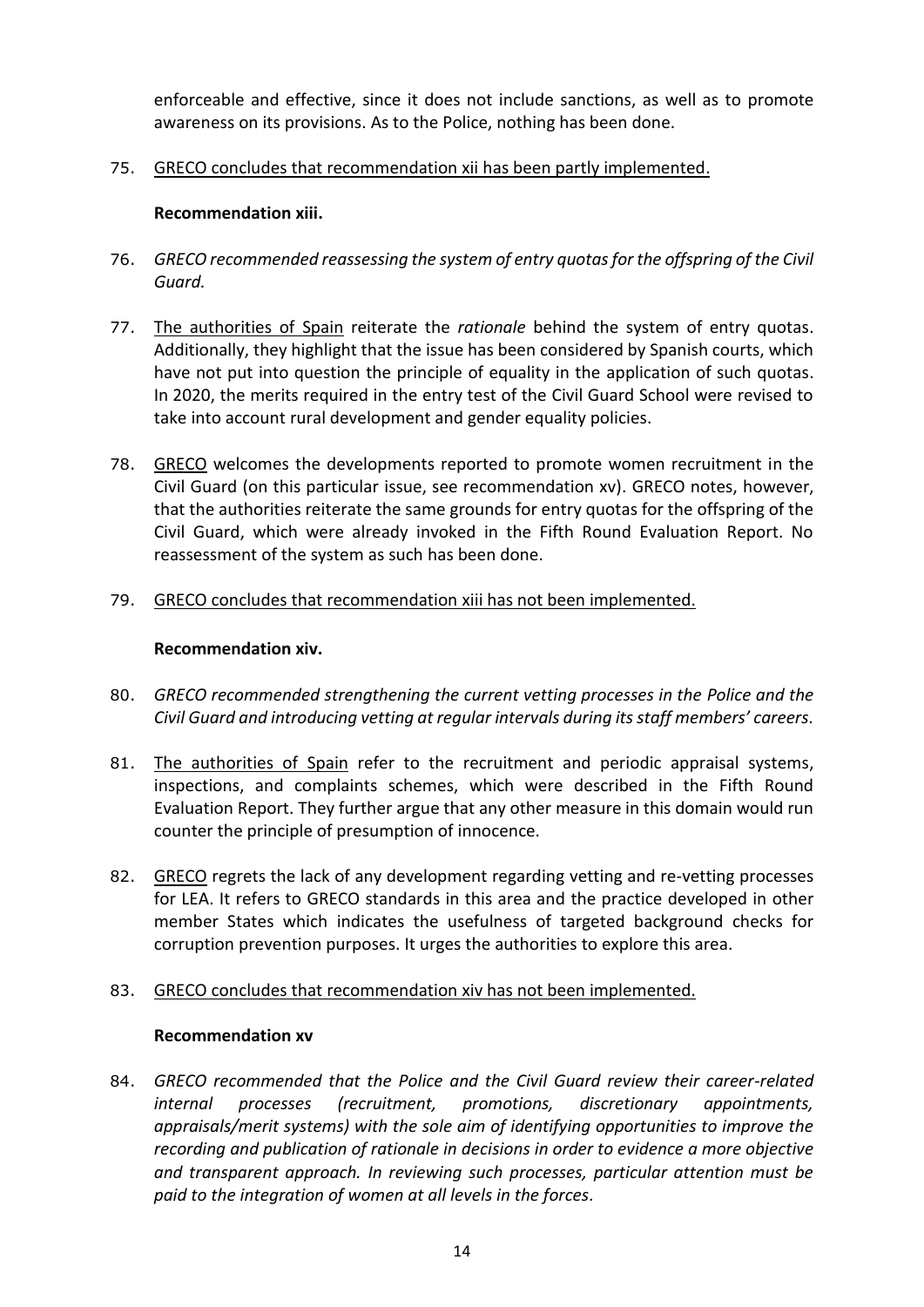- 85. The authorities of Spain deem their recruitment, promotion, discretionary appointment and periodic appraisal systems to be adequate and subject to proper checks and balances.
- 86. They stress that dedicated gender equality policies have been developed in recent years in both the Police and the Civil Guard. Their implementation is ongoing. More particularly, a Resolution of the Directorate-General of the Police of February 2018 established the National Office for Gender Equality in the Police to promote real and effective equality of women and men at all levels in the security forces. Building on this initiative, in November 2020, the Area of Human Rights and Gender Equality was created within the Police. It is tasked to carry out a detailed and continuous analysis of the situation of women in the Police, the detection of potential areas of discrimination, the adoption of measures for achieving a work-life balance and co-responsibility, as well as the improvement of conditions of representation and empowerment of women in the Police. On 1 February 2021, 15.59% of the members of the Police were women.
- 87. As for the Civil Guard, actions are being taken within the framework of the Civil Guard Equality Plan, approved in 2019, to improve and promote the development of women´s professional careers. Training courses on female leadership were developed and coresponsibility measures were improved. In 2020, the merits required in the entry test of the Civil Guard School were revised to take on board, *inter alia*, a gender equality perspective. Notably, affirmative action measures were introduced, determining that the number of places to be covered by women should be at least 30%. Female aspirants are given preference over men when the previous percentage is not reached only if the difference of the scores obtained is less than 0.5 points. In the last examination, 17 women entered due to this measure, which aims to balance the presence of women and men within the body. Moreover, the establishment of a time-limited quota reserved to women that meet the conditions for access is under consideration. On the other hand, a detailed analysis of the lack of women applying to join the Civil Guard has been initiated, its conclusions will allow adopting additional measures in this subject area and, subsequently, increasing the percentage of women. Currently, 8 % of the member of the Civil Guard are women. The number of women entering this Service is gradually increasing every year. In 2020, 24.74% of the total new corporals and guards and 21.54% of the new officers (direct entry) were women.
- 88. Moreover, the Civil Guard reports on comprehensive work carried out, following GRECO's evaluation, to provide for clearer, more objective and transparent careerrelated processes. Annual reviews, studies and consultation with professional associations have followed accordingly, and new regulations have been issued in this area, notably, regarding the appraisal system (which is key for promotion purposes), as well as post assignment and discretionary appointments.
- 89. GRECO welcomes the development of targeted policies in the Police and Civil Guard to promote gender equality; this constitutes good practice from which other GRECO members can draw inspiration. GRECO further acknowledges the steps taken by the Civil Guard to review its career related internal processes, including through the adoption of detailed/updated regulation, which reportedly followed coordination with professional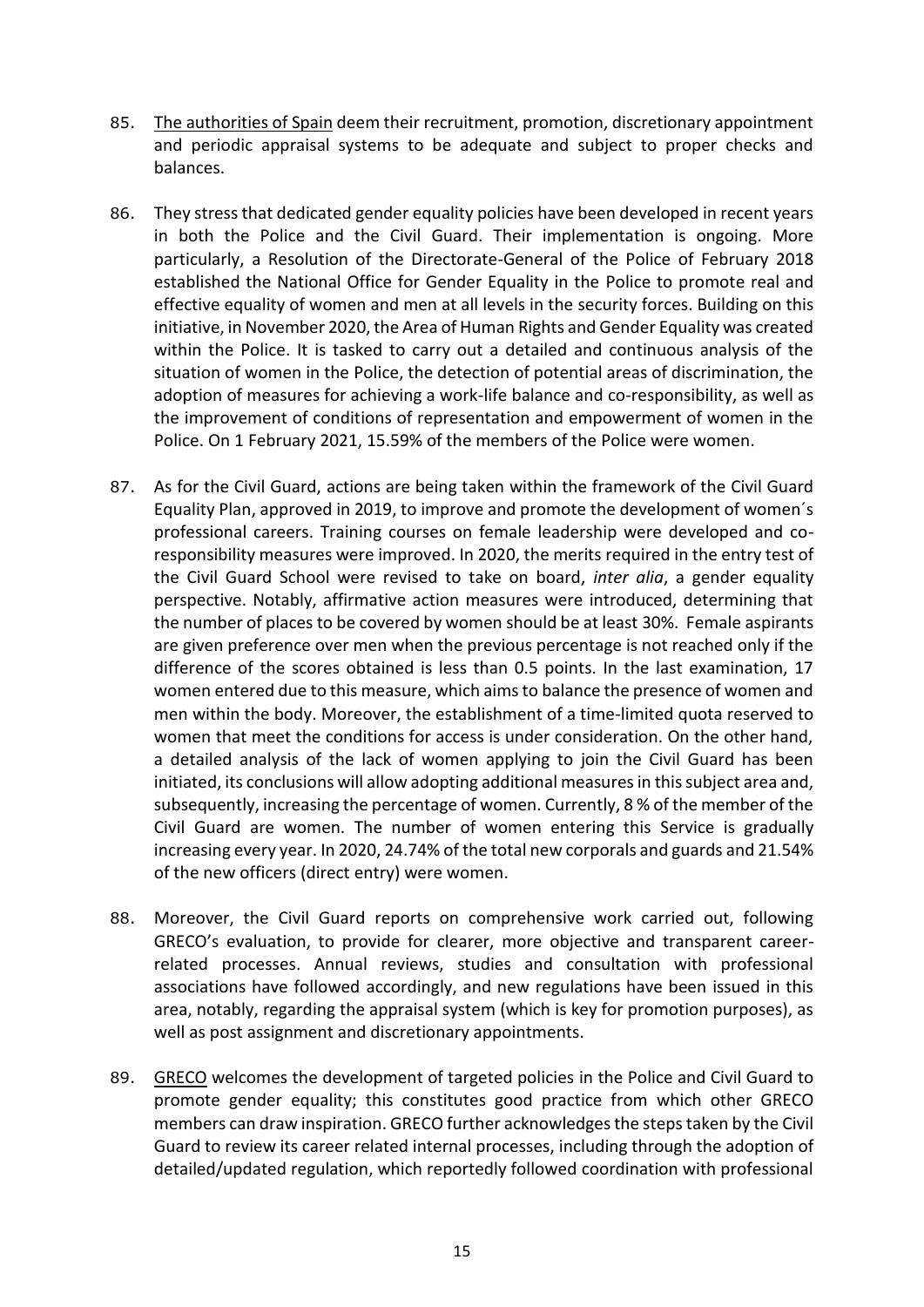associations, and is geared towards increased transparency and objectivity. With this, GRECO considers that the Civil Guard has met recommendation xv.

90. However, the Police has yet to substantiate further progress in this field, particularly regarding a fully transparent and objective approach on areas such as recruitment, transfers, appraisals and posting of staff, to justify personnel decisions in a more open and objective manner and in order to dispel any possible doubt of "hand-picking" practices, cronyism and favouritism.

## 91. GRECO concludes that recommendation xv has been partly implemented.

## **Recommendation xvi.**

- 92. *GRECO recommended (i) reviewing criteria and procedures for the allocation and withdrawal of allowances, bonuses, and other benefits, thereby promoting transparency, consistency and fairness in their application, and (ii) introducing adequate controls and monitoring in this field.*
- 93. The authorities of Spain refer to the steps taken by the Civil Guard to issue detailed regulation (i.e. General Order No. 4/2021), in consultation with professional organisations, geared towards increased transparency of the distribution of performance incentives, including on productivity bonuses, overwork and the corresponding criteria and procedures for managing these performance incentives. The system of monitoring and control rests under the leadership of senior management. As to the Police, the authorities refer to the existing rules which were already described in the Fifth Round Evaluation Report.
- 94. GRECO recalls that at the time of the adoption of the Fifth Round Evaluation Report, GRECO found potential for abuse in the allocation and withdrawal of allowances, bonuses, and other benefits. GRECO acknowledges the steps taken by the Civil Guard to improve the regulatory framework regarding performance incentives. This is one aspect of recommendation xvi, which, however, does not cover its full scope; more is expected from the Civil Guard in this respect, including regarding other types of allowances, bonuses and other benefits, and more generally, systems of control and monitoring.
- 95. As to the Police, no new developments have been reported; GRECO urges the Police to take effective action in this area.

# 96. GRECO concludes that recommendation xvi has been partly implemented.

#### **Recommendation xvii.**

- 97. *GRECO recommended that the Police and the Civil Guard carry out a study concerning risks of conflicts of interest in service and post-employment (including the top level), and develop, thereafter, more targeted regulations and guidance in this domain.*
- 98. The authorities of Spain refer to the existing rules on incompatibilities already quoted in the Fifth Round Evaluation Report. They state that the Civil Guard recognises the need to progress in this domain and is currently drafting additional rules; once the new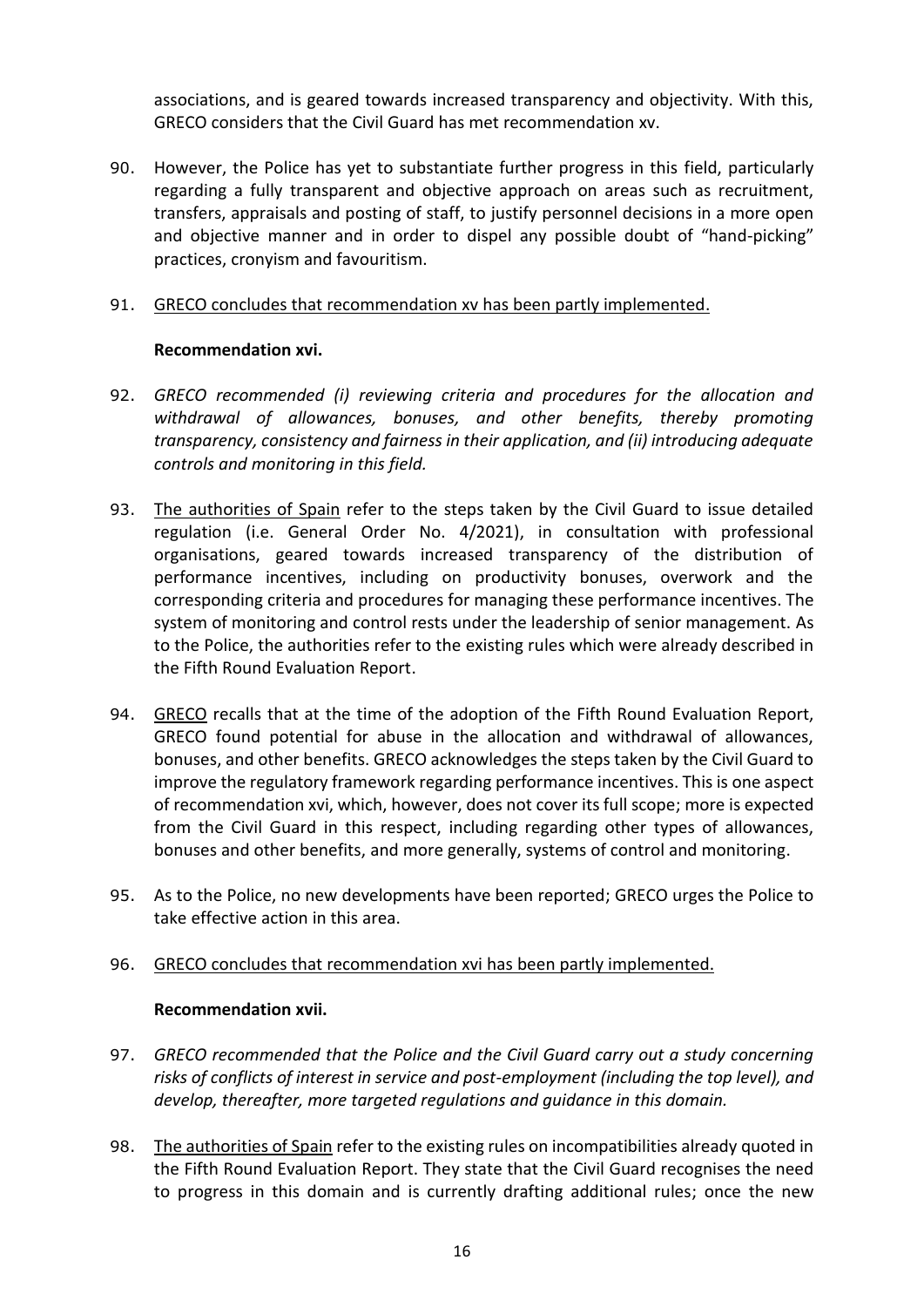regulatory framework is adopted, it is expected to undertake a study concerning risks of conflicts of interest in service and post-employment. Nothing has been reported in respect of the Police.

99. GRECO regrets the lack of any material achievement in this field and concludes that recommendation xvii has not been implemented.

## **Recommendation xviii.**

- 100. *GRECO recommended that a full review of current whistleblower procedures within the Police and the Civil Guard is undertaken, with a primary aim of strengthening the protection of the true identity of whistleblowers and focusing more on the substance of the information provided.*
- 101. The authorities of Spain refer to the existing legal framework on whistleblower protection, which is exactly the same as that described in the Fifth Round Evaluation Report.
- 102. GRECO deplores the lack of any targeted developments, including of a practical, handson nature, to better protect whistleblowers in LEA. This is a sensitive area where determined action is most crucial for corruption prevention and detection purposes.
- 103. GRECO concludes that recommendation xviii has not been implemented.

#### **Recommendation xix.**

- 104. *GRECO recommended reviewing the disciplinary regime of the Police and the Civil Guard, with a view to strengthening its transparency, objectivity, and proportionality, among other things and in particular, by excluding any possibility of a supervisor deciding on discipline matters single-handedly.*
- 105. The authorities of Spain refer to the current legislation on disciplinary procedures and measures which were in vigour at the time of the adoption of the Fifth Round Evaluation Report. They further provide some statistical data as to the number of disciplinary proceedings in 2020. The Civil Guard further clarifies that it is not possible for a Head of Unit to unilaterally impose a disciplinary sanction.
- 106. GRECO takes note of the clarification provided by the Civil Guard, as to disciplinary decisions being decided by a supervisor single-handedly, but it recalls that recommendation xix does not only deal with this issue. In this connection, GRECO recalls its misgivings regarding the fairness of disciplinary proceedings. In the Police, the most critical concern refers to those disciplinary procedures for minor offences that still breach the regulatory framework (which is different from grievance). Those situations are solved, single-handedly, by the line supervisor. In such cases, the manager has responsibility for investigation oversight and consequent sanction. Likewise, for minor disciplinary offences the relevant procedural guarantees are lowered, for example, no rationale of the decision is recorded and made available to the applicant postprocedure. Double standards appeared to apply depending on the grade of the officer undergoing discipline and cases where senior managers are punished tend to be rare.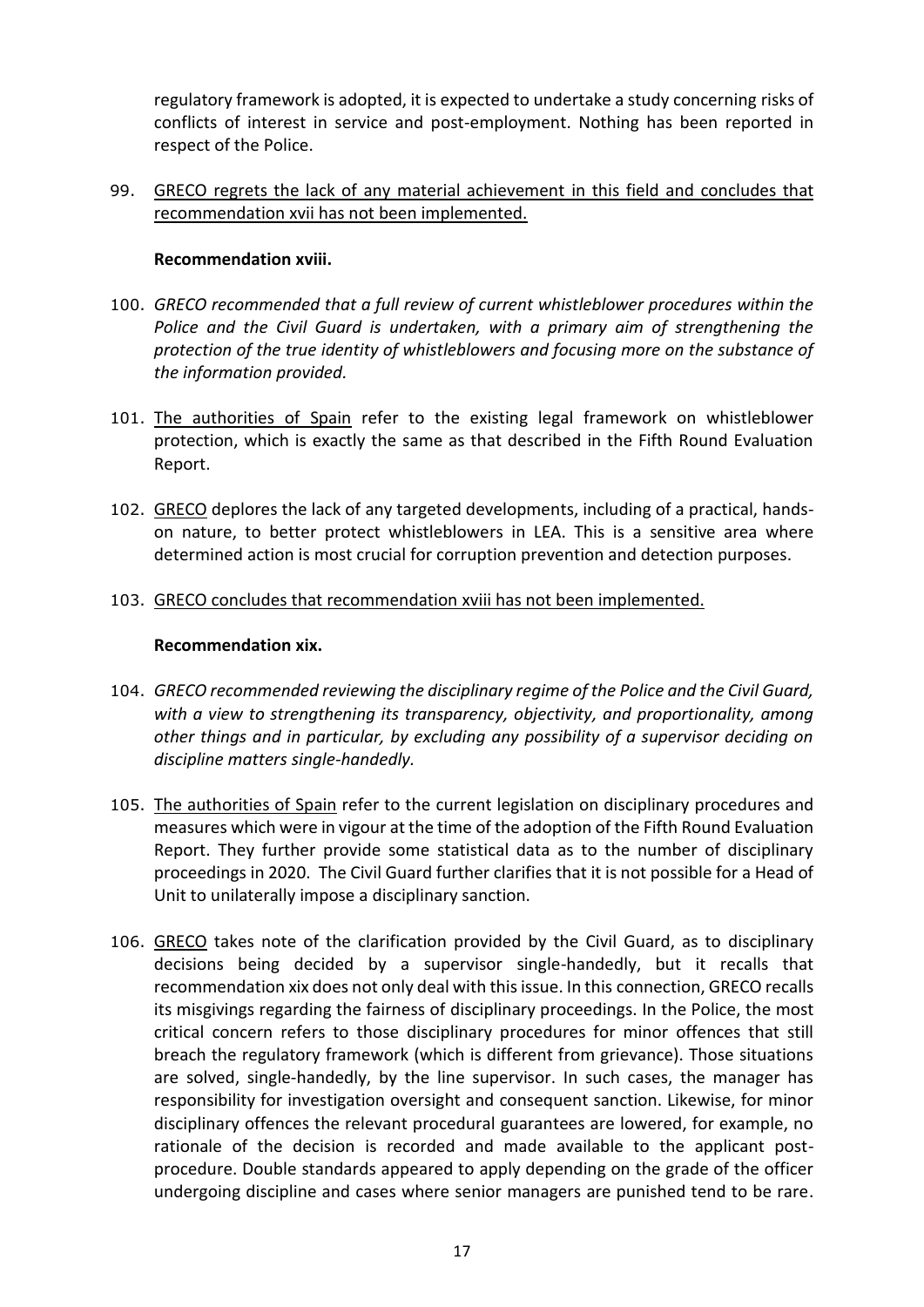Finally, the use of military tribunals in disciplinary and criminal proceedings, involving officers of the Civil Guard when performing police functions, raises its own challenges, with disciplinary decisions in the force being particularly harsh.

## 107. GRECO notes the lack of any new development in this area and concludes that recommendation xix has not been implemented.

#### **III. CONCLUSIONS**

- 108. **In view of the foregoing, GRECO concludes that Spain has not implemented satisfactorily or dealt with in a satisfactory manner any of the nineteen recommendations contained in the Fifth Round Evaluation Report.** Of the remaining recommendations, seven have been partly implemented and twelve have not been implemented.
- 109. More specifically, recommendations iii, iv, viii, ix, xii, xv and xvi have been partly implemented. Recommendations i, ii, v, vi, vii, x, xi, xiii, xiv, xvii, xviii and xix have not been implemented.
- 110. As far as PTEFs are concerned, some promising developments are foreseen under the IV Open Government Plan (2020-2024), particularly, regarding transparency, integrity, and accountability in the public sector across the line, as well as the development of a more strategic and holistic anti-corruption approach. However, as this process is carried out, it would be important to assure that due attention is paid to the specific risks of persons entrusted with top executive functions, including political advisors. A welcome development is an intensified advisory and supervisory role of the Office for Conflicts of Interest (OCI). Nevertheless, the issue of powers and resources of both the OCI and the Council for Transparency and Good Governance deserves further attention for implementation of the different regulatory initiatives on the horizon to become a reality, not only in law but also in practice. Financial disclosure can benefit from further adjustments, and greater itemisation, for due transparency purposes. Regulating lobbying also remains an outstanding issue. Likewise, the system for criminal responsibility of members of government (so-called *aforamiento*) is due for revision.
- 111. The situation regarding law enforcement authorities is disappointing. GRECO underscores that the scope of the compliance procedure is to assess the implementation of the recommendations, not to re-assess the situation already described at the time of the evaluation. The authorities have, for most part, reiterated the rules which were already in place in 2019, when the Fifth Round Evaluation Report on Spain was adopted. The Civil Guard has made some progress regarding its ethics infrastructure (which is, however, yet to effectively materialise) and the development of more detailed regulation regarding career-related processes, in particular, evaluation systems, appointment procedures and performance incentives. GRECO also recognises some valuable developments reported, by both the Police and the Civil Guard, to promote gender equality; this can serve as inspiration for other GRECO members who are embarking on this most relevant policy. Having said that, GRECO particularly deplores the absence of any other concrete and factual improvement made by the Police; this is a missed opportunity for setting in place a comprehensive, proactive, and effective ethics infrastructure within the force. To conclude, GRECO expects tangible, committed,